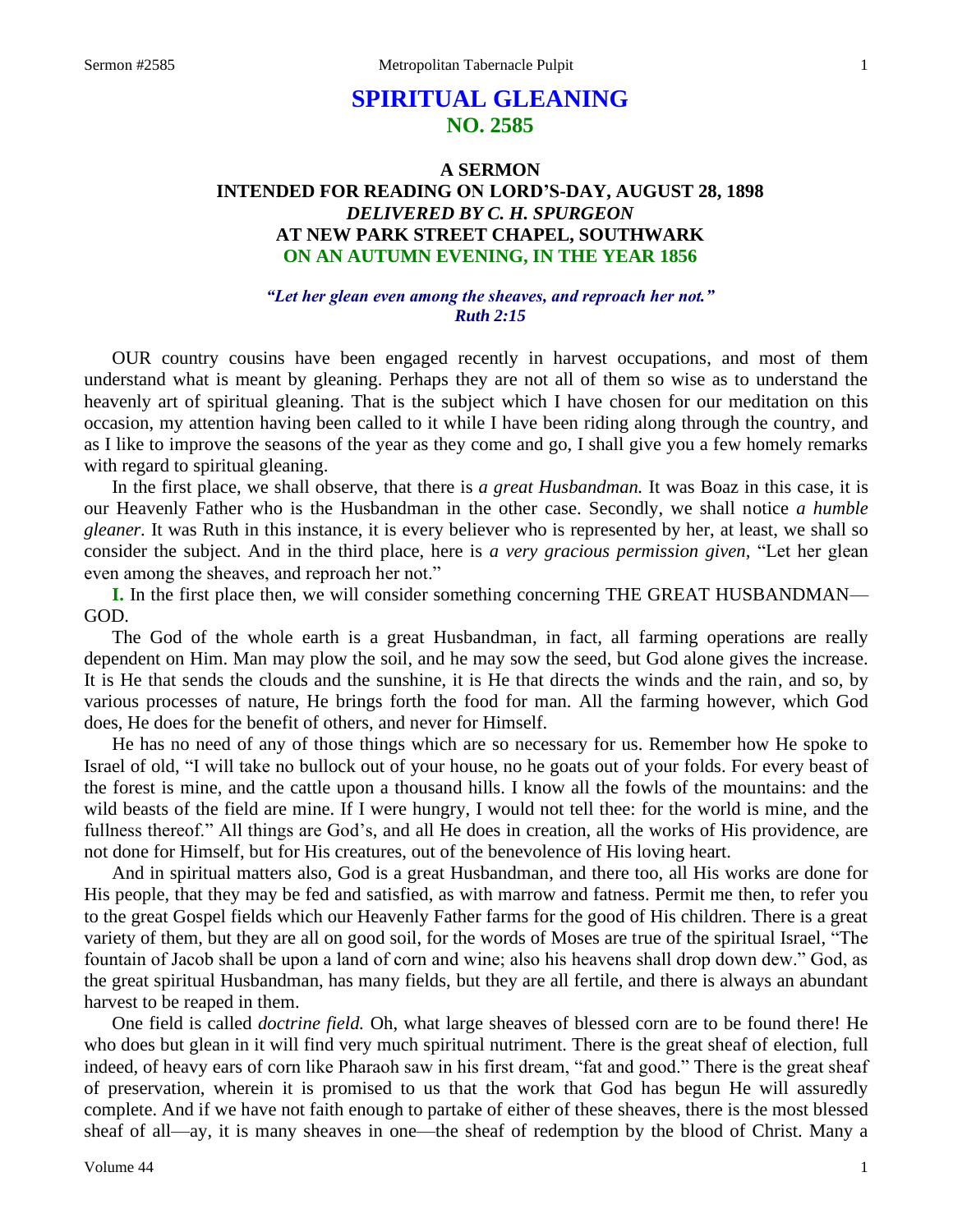poor soul, who could not feed on electing love, has found satisfaction in the blood of Jesus. He could sit down, and rejoice that redemption is finished, and that for every penitent soul there is provided a great atonement, whereby He is reconciled to God.

I cannot stop to tell you of all the sheaves in the doctrine field. Some say there are only five, I believe the five great doctrines of Calvinism are, in some degree, a summary of the rest, they are distinctive points wherein we differ from those who "have erred from the faith, and pierced themselves through with many sorrows." But there are many more doctrines beside these five, and all are alike precious, and all are alike valuable to the true believer's soul, for he can feed upon them to his heart's content.

I wonder why it is that some of our ministers are so particular about locking the gates of this doctrine field. They do not like God's people to get in. I believe it is because they are afraid Jeshurun would wax fat and kick if he had too much food, at least, that is what I must be charitable enough to suppose. I fear that many are like the huge corn monopolist, they buy the doctrine of election, but keep it to themselves, they believe it is true, yet they never preach it. They say that all the distinguishing doctrines of grace are true, but they never proclaim them to others.

There are Particular Baptists who are as sound in doctrine as any of us, but unfortunately, they never make any sound about it, and though they are very sound when alone, they are very unsound when they come into their pulpits, for they never preach doctrine there. I say, swing the gate wide open, and come in, all ye children of God! I am sure there is no charlock in my Master's field. If the doctrine be a true one, it cannot hurt the child of God, and so, as it is the truth, you may feast upon it till your soul is satisfied, and no harm will come of it.

The idea of reserve in preaching—keeping back some doctrines because they are not fit to be preached!—I will repeat what I have said before, it is a piece of most abominable impudence on the part of man, to say that anything which God has revealed is unfit to be preached. If it is unfit to be preached, I am sure the Almighty would never have revealed it to us.

No, like the old man described by Solomon, these preachers who do not proclaim good, sound doctrine, are "afraid of that which is high." It is a mark of their senility that they fear to talk of these great things. God was not afraid to write them, and we, therefore, ought not to be afraid to preach them. The doctrine field is a glorious field, beloved, go often into it, and glean, you may find there more than an ephah of the finest wheat every day.

Then, next, God has a field called *promise field,* on that I need not dwell, for many of you have often been there. But let us just take an ear or two out of one of the sheaves, and show them to you, that you may be tempted to go into the field to glean more for yourselves.

Here is one, "The mountains shall depart, and the hills be removed; but my kindness shall not depart from thee, neither shall the covenant of my peace be removed, saith the LORD that hath mercy on you."

There is a heavy ear for you, now for another, "When thou passest through the waters, I will be with thee; and through the rivers, they shall not overflow thee: when thou walkest through the fire, thou shalt not be burned; neither shall the flame kindle upon thee."

Here is another, it has a short stalk, but there is a great deal of corn in it, "My grace is sufficient for thee." Here is another, "Fear thou not, for I am with thee." Here is another one, "Let not your heart be troubled: ye believe in God, believe also in me. In my Father's house are many mansions: if it were not so, I would have told you. I go to prepare a place for you. And if I go and prepare a place for you, I will come again, and receive you unto myself; that where I am, there ye may be also." There is the promise of Christ's glorious second coming, and is not that a heavy ear of wheat for the Lord's children to pick up?

Yes, beloved, we can say of the promise field what cannot be said of any farmer's field in England, namely, that it is so rich a field, it cannot be richer, and has so many ears of corn in it, that you could not put in another one. As the poet sings—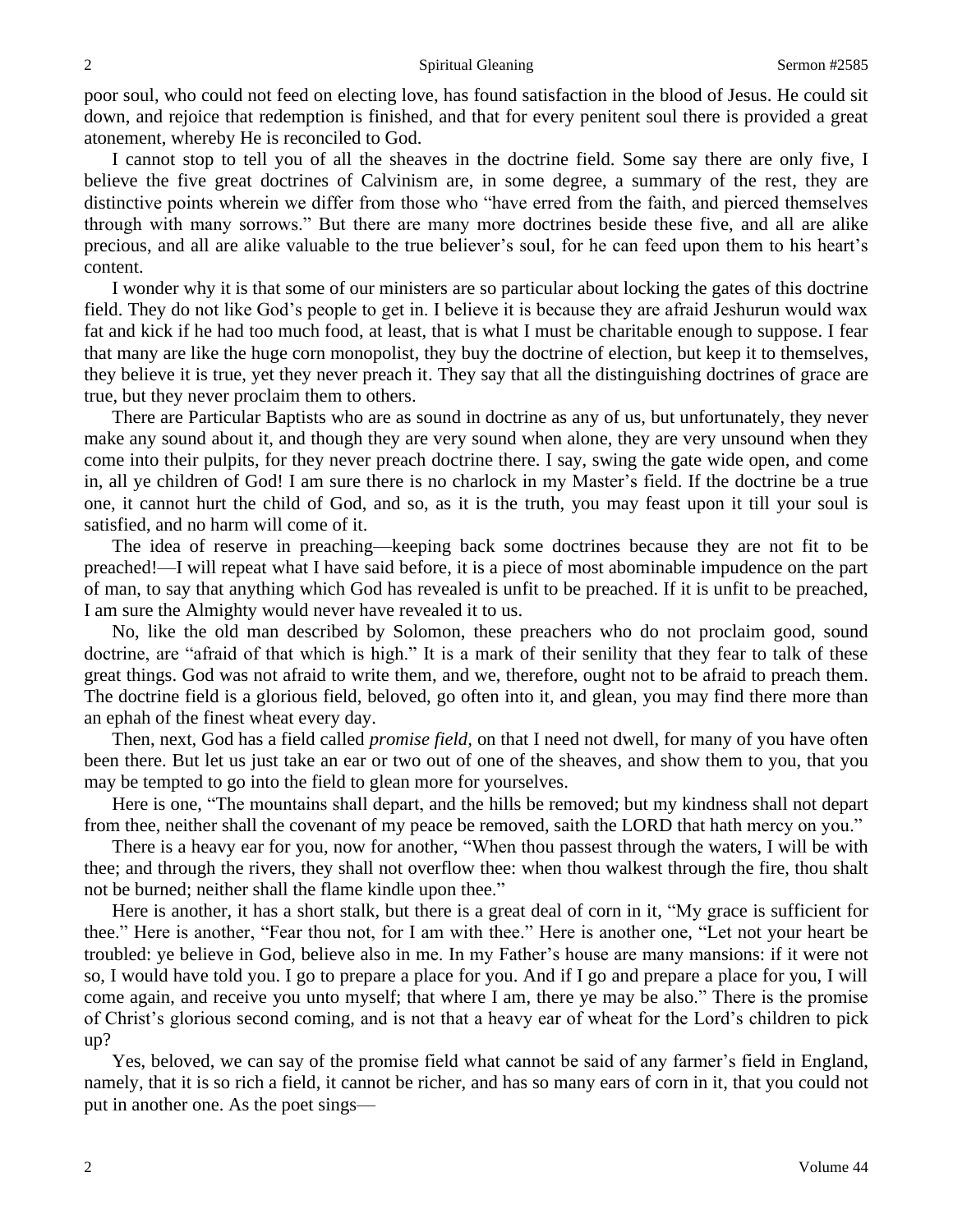*"How firm a foundation, ye saints of the Lord, Is laid for your faith in His excellent Word! What more can He say than to you He hath said, You who unto Jesus for refuge have fled?"*

Go and glean in that field Christian, it is all your own, every ear of it, pull great handfuls out of the sheaves if you like, for you are truly welcome to all you can find.

Then there is *ordinance field,* a great deal of corn grows in that field. One part of it reminds us of the ordinance of believers' baptism, and verily, God's children are greatly profited even by the sight of the baptism of others, it comforts and cheers them, and helps them to renew their own dedication vow to the Lord Most High. But I must not detain you long in this field, though it is to many of us a very hallowed spot. Some of my friends never go into this field at all, it is too damp a soil for them, and though the corn is very fine and very high, they are afraid to go there.

Let us leave that part of the field, and pass on to the place of communion. Oh, it is sweet, divinely sweet, to sit at the table of our Lord, to eat the bread and drink the wine! What rich dainties are there provided for us! Has not Jesus often given us there "the kisses of his mouth," and have we not there tasted His love, and proved it to be "better than wine"? Beloved, go into that ordinance field, walk in the ordinances of the Lord blameless, and do not despise either of them. Keep His commandments, for so will you find a great reward, and so will He fill your souls with marrow and fatness.

But God has one field on a hill, which is as rich as any of the others, and indeed, you cannot really and truly go into any of the other fields unless you go through this one, for the road to the other fields lies through this one, which is called *the field of fellowship and communion with Christ.* Ah! That is the field to glean in, some of you have only run through it, you have not stopped in it, but he who knows how to abide in it, and to walk about it, does never lose anything, but gains much.

Beloved, it is only in proportion as we hold fellowship with Christ, and commune with Him, that either ordinances, or doctrines, or promises, can profit us. All those other things are dry and barren unless we have entered into the love of Christ, unless we have realized our union with Him, unless we have a sympathy with His heart, unless we bear His likeness, unless we dwell continually with Him, and feel His love, and are ravished with His delights.

I am sorry to say that few Christians think as much as they ought of this field, it is enough for them to be sound in doctrine, and tolerably correct in practice, they do not think as much as they should about holding fellowship with Christ. I am sure, if they did, there would not be half so many evil tempers as there are, nor half so much pride, and not a tithe so much sloth, if our brethren went into that field oftener.

Oh, it is a blessed one, there is no such field as that! You may go into it and revel in delights, for it is full of everything good that the heart can wish, or the soul imagine, or the mind conceive. Blessed, blessed field is that! And God leaves the gates of that field wide open for every believer.

Children of God, go into all these fields, do not despise any of them, but go and glean in them all, for there is the richest gleaning in all creation.

**II.** Now, in the second place, we have to think and speak of A HUMBLE GLEANER.

Ruth was a gleaner, and she may serve as an illustration of what every believer should be in the fields of God.

He should be a gleaner, and he *may take a whole sheaf home if he likes,* he may be something more than a gleaner if he can be, but I use the figure of a gleaner, because I believe that is the most a Christian ever is. Some may ask, "Why does not the Christian go and reap all the field, and take all the corn home with him?" So he may, if he can, if he likes to take a whole sheaf on his back, and go home with it, he may do so. And if he will bring a great wagon, and carry away all there is in the field, he may have it all, but generally, our faith is so small that we can only glean, we take away but a little of the blessing which God has prepared so abundantly, and though, sometimes, faith does take and enjoy much, yet when we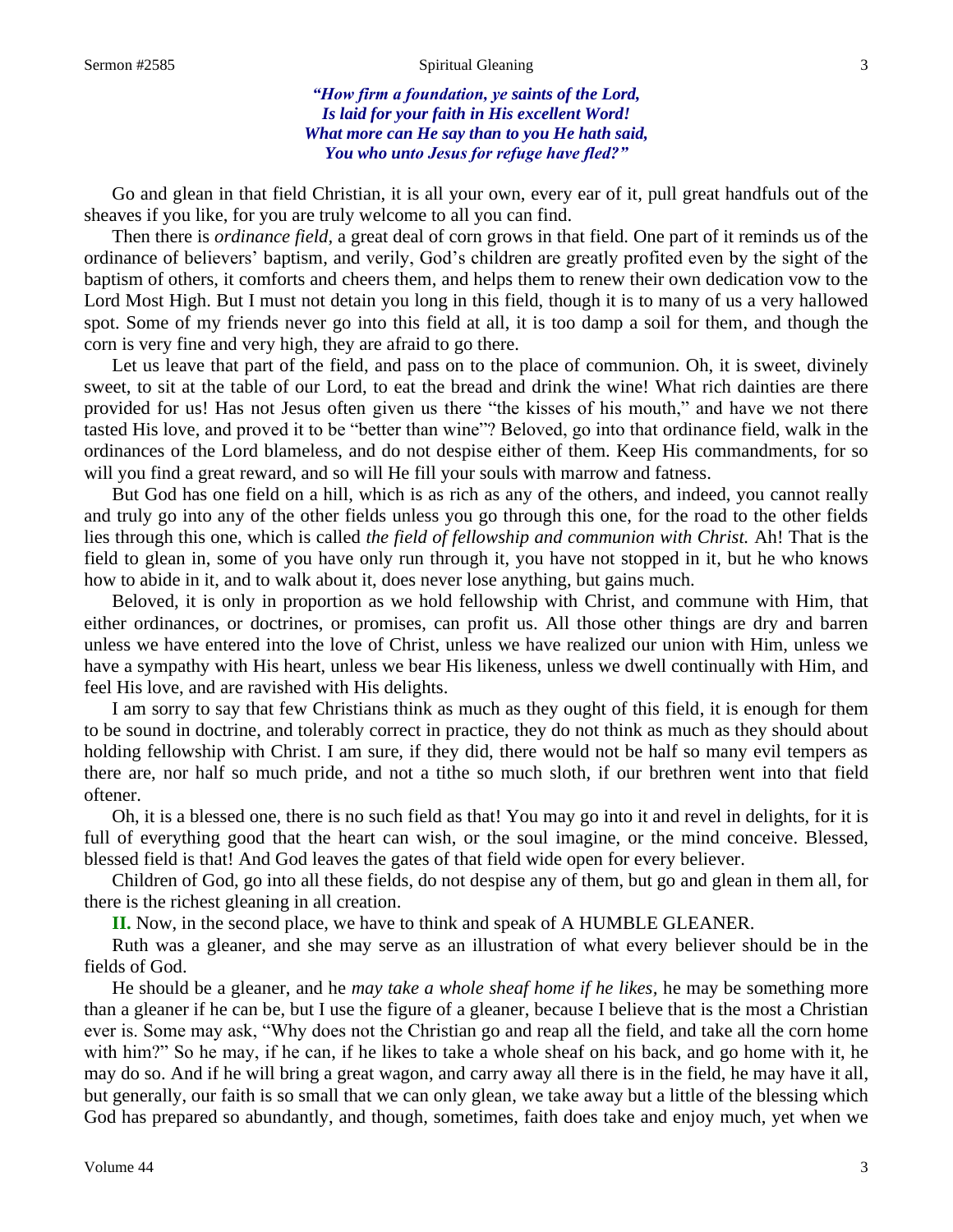compare it with what there is to be enjoyed, a gleaner is the true picture of faith, and more especially of little faith. All it can do is to glean, it cannot cart the wheat home, or carry a sheaf on its shoulders, it can only take it up ear by ear.

Again, I may remark, that *the gleaner, in her business, has to endure much toil and fatigue.* She rises early in the morning, and trudges off to a field, if that be shut, she trudges to another, and if that be closed, or the corn has all been gleaned, she goes to another. All day long, though the sun is shining on her, except when she sits down under a tree, to rest and refresh herself a little, still she goes on stooping, and gathering up her ears of corn, and she returns not home till nightfall, for she desires, if the field is good, to pick up all she can in the day, and she would not like to go back unless her arms were full of the rich corn she so much desires to find.

Beloved, so let it be with every believer, let him not be afraid of a little weariness in his Master's service. If the gleaning is good, the spiritual gleaner will not mind fatigue in gathering it. One says, "I walk five miles every Sunday to chapel," another says, "I walk six or seven miles." Very well, if it is the Gospel, it is worth, not only walking six or seven miles, but sixty or seventy, for it will pay you well. The gleaner must look for some toil and trouble, he must not expect that everything will come to him very easily. We must not think that it is always the field next to our house that is to be gleaned, it may be a field at the further end of the village. If so, let us go trudging off to it, that we may get our hands and arms full.

But I remark next, that *the gleaner has to stoop for every ear she gets.* Why is it that proud people do not profit under the Word? Why is it that your grand folk cannot get any good out of many Gospel ministers? Why, because they want the ministers to pick up the corn for them! And beside that, many of the ministers hold it so high above their heads, that they can scarcely see it. They say, "Here is something wonderful," and they admire the cleverness of the man who holds it up.

Now, I like to scatter the corn on the ground as much as ever I can, I do not mean to hold it up so high that you cannot reach it. One reason is that I cannot, I have not the talent to hold it up where you cannot see it, my ability will only allow me to just throw the corn on the ground, so that the people can pick it up, and if it is thrown on the ground, then all can get it. If we preach only to the rich, they can understand, but the poor cannot, but when we preach to the poor, the rich can understand it if they like, and if they do not like it, they can go somewhere else.

I believe that the real gleaner, who gets any spiritual food, will have to stoop to pick it up, and I would gladly stoop to know and understand the Gospel. It is worth while going anywhere to hear the Gospel, but nowadays, people must have fine steeples to their places of worship, fine gowns for their ministers, and they must preach most eloquently. But that is not the way the Lord ordained, He intended that there should be plain, simple, faithful preaching, and it is by the foolishness of such preaching that He will save them that believe. Beloved friends, remember that gleaners who are to get anything must expect to stoop.

Note, in the next place, that *what a gleaner gathers, she gets ear by ear.* Sometimes, it is true, she gets a handful, but that is the exception, not the rule. In the case of Ruth, handfuls were let fall on purpose for her, but the usual way is to glean ear by ear. The gleaner stoops, and picks up first one ear, and then another, and then another, only one ear at a time. Now, beloved, where there are handfuls to be got at once, there is the place to go and glean, but if you cannot get handfuls, go and get ear by ear.

I have heard of certain people, who have been in the habit of hearing a favorite minister in London, saying, when they go to the seaside, "We cannot hear anybody after him, we shall not go to that chapel any more." So they stay at home all day on the Sunday, I suppose forgetting that passage, "not forsaking the assembling of ourselves together, as the manner of some is."

They cannot get a handful, and therefore they will not pick up an ear. So the poor creatures are starved, and they are glad enough to get back home again. They should have gone, if they could get but one ear, and he is a sorry minister who cannot give them that, and if they got only one ear, it would be worth having. If it be only six words of God, if we think of them, they will do us good. Let us be content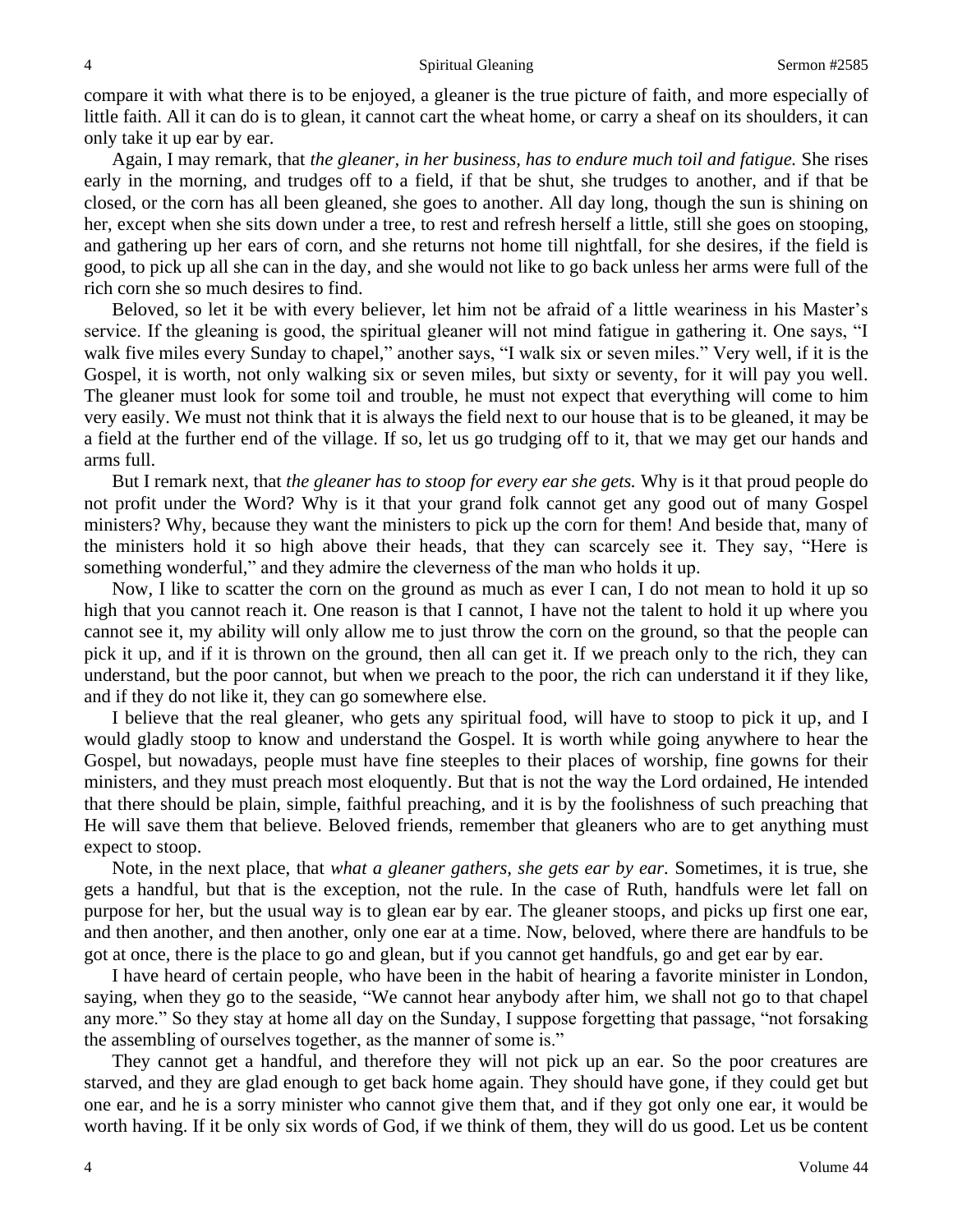then, to glean ear by ear, let us take away a whole sheaf with us if we can, but if we cannot do that, let us get the good corn an ear at a time.

"Oh!" says a friend, "I cannot hear some ministers at all, they preach such a mingle-mangle of the truth and error." I know they do, but it will be a strange thing if you cannot get an ear or two of wheat even from them. There is a great deal of straw, you are not required to take that away, but it will be remarkable if you cannot pick up an ear or two of good grain. You say, "The error that the man preaches distresses my mind." No doubt it does, but the best way is to leave the falsehood alone, and pick out the sound truth, and if there is no sound truth in the sermon, a good plan is to read it all backwards, and then it will be sure to be sound.

I heard a man of that kind once, and when he said a thing was so-and-so, I said to myself that it was not, and when he said such and such a thing would happen, I said it would not, and I enjoyed the sermon then. He said that the people of God, through their sin, would perish, I had only to put a "not" into his sentence, and what a sweet and comforting message it was then! That is the way, when you hear a bad sermon, just to qualify what the preacher says. Then, after all, you can make his discourse suggest spiritual thoughts to you, and do you good. But you must be content, wherever you go to hear the Word, to pick up the corn ear by ear.

Note next, that *what the gleaner picks up, she keeps in her hand,* she does not pick it up, and then drop it down, as some do in their spiritual gleaning. There is a good thought at the beginning of the sermon, but you are all agape to hear another, and you let the first go. Then, towards the end of the discourse, there is another flash perhaps, and in trying to catch that, you have forgotten all the rest.

So, when the sermon is over, it is nearly all gone, and you are about as wise as a gleaner, who should set out in the morning, and pick up one ear, then drop that, and picks up another, then drops that and pick up another, she would find, at night, that she had got—ay, what?—that she had got nothing for all her trouble. It is just the same in hearing a sermon, some people pick up the ears, and drop them again as fast as they pick them up.

But one says, "I have kept nearly the whole of the sermon." I am glad to hear it my friend, but just allow me to make a remark. Many a man, when he has nearly the whole sermon, loses it on the way home. Very much depends on our conduct on our way back from the house of God. I have heard of a Christian man who was seen hurrying home one Sunday, with all his might. A friend asked him why he was in such haste.

"Oh!" he said, "two or three Sundays ago our minister gave us a most blessed discourse, and I greatly enjoyed it, but as soon as I was outside the chapel, there were two deacons, and one pulled one way, and the other pulled the other way, till they tore the sermon all to pieces, and though it was a most blessed discourse, I did not remember a word of it when I got home, all the savor and unction had been taken out of it by those deacons, so I thought I would hurry home tonight, and pray over the sermon without speaking to them at all."

It is always the best way, beloved, to go straight home from your places of worship, if you begin your chit-chat about this thing and the other, you lose all the savor and unction of the discourse, therefore I would advise you to go home as quickly as you can after the service, possibly you might then get more good than you usually do from the sermon, and from the worship altogether.

Then again, *the gleaner takes the wheat home and threshes it*. It is a blessed thing to thresh a sermon when you have heard it. Many persons thrash the preacher, but that is not half as good as threshing the sermon. They begin finding this fault and the other with him, and they think that is doing good, but it is not. Take the sermon, beloved, when you have listened to it, lay it down on the floor of meditation, and beat it with the flail of prayer, so you will get the corn out of it. But the sermon is no good unless you thresh it. Why, that is as if a gleaner should stow away her corn in the room, and the mice should find it, in that case it would be a nuisance to her rather than a benefit.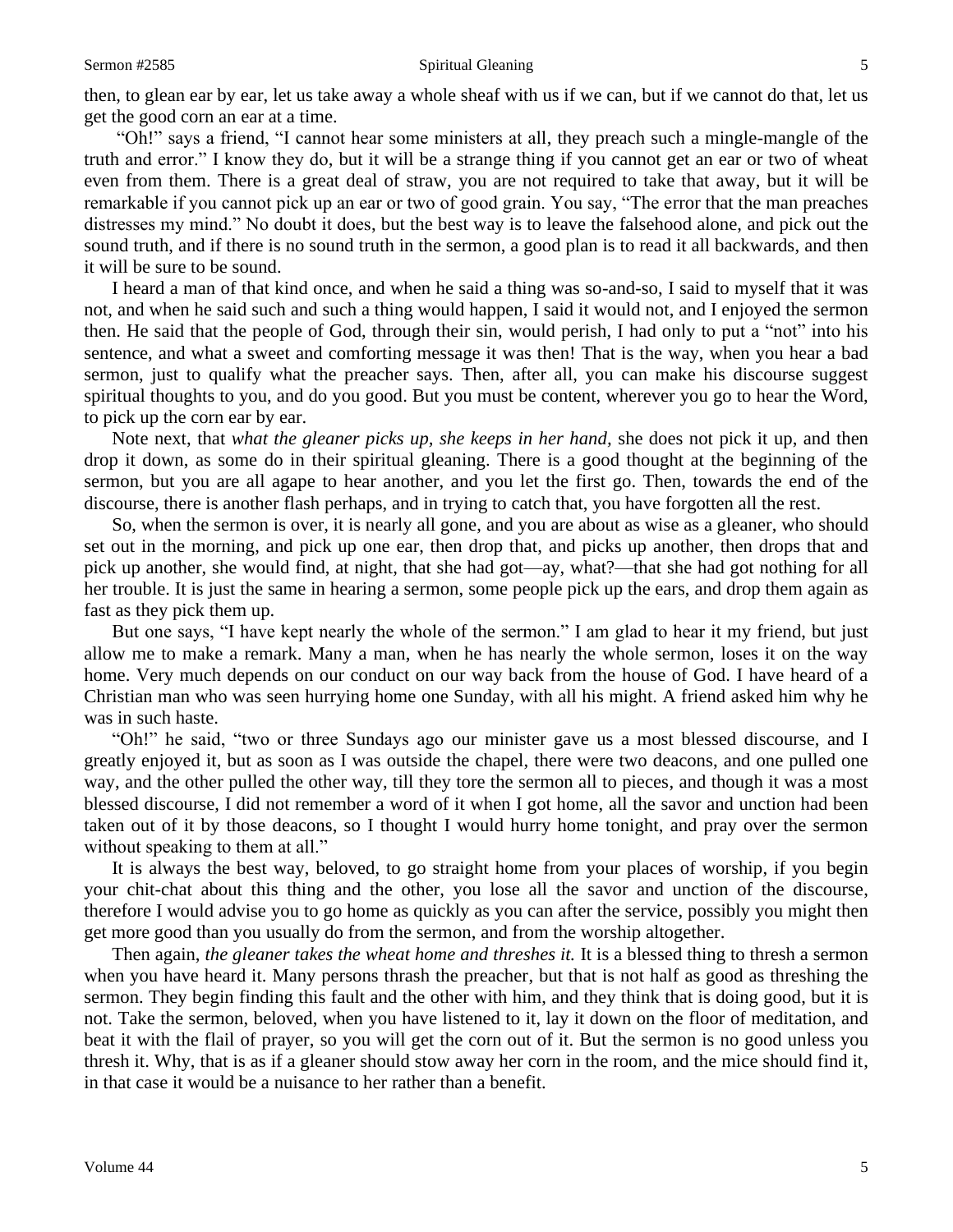So, some people hear a sermon, and carry it home, and then allow their sins to eat it all up, thus it becomes an injury to them, rather than a blessing. But he, who knows how to flail a sermon well, to put it into the threshing machine, and thresh it well, has learned a good art, from which he shall profit much.

I have heard of an aged Scotchman who one Sunday morning, returned from "kirk" rather earlier than usual, and his wife, surprised to see him home so soon, said to him, "Donald, is the sermon all done*?"* "No," he answered, "it is all *said,* but it is not all *done* by a long way." We ought to take the sermon home, to *do* what the preacher has *said,* that is what I mean by threshing it. But some of you are content if you carry the sermon home, you are willing enough, perhaps, to talk a little about it, but there is no thorough threshing of it by meditation and prayer.

And then, once more, *the good woman, after threshing the corn, no doubt afterwards winnowed it.*  Ruth did this in the field, but you can scarcely do so with the sermons you hear, some of the winnowing must be done at home. Observe too, that Ruth did not take the chaff home, she left that behind her in the field. It is an important thing to winnow every sermon that you hear.

My dear friends, I would not wish you to be spongy hearers, who suck up everything that is poured into their ears. I would have you all to be winnowers, to separate the precious from the vile. With all ministers, there is a certain quantity of chaff mixed with the corn, but I have noticed in some hearers a sad predilection to take all the chaff, and leave the corn behind.

One exclaims, when he gets out of the building, or even before, "That was a curious story that the preacher told, won't it make a good anecdote for me at the next party I attend?" Another says, "Mr. Spurgeon used such and such an expression." If you hear a man talk in that way, do you know what you should say to him? You should say, "Stop, friend, we all have our faults, and perhaps you have as many as anybody else, cannot you tell us something Mr. Spurgeon said that was *good?"* "Oh, I don't recollect that, that is all gone!"

Just so, people are ready to remember what is bad, but they soon forget anything that is good. Let me advise you to winnow the sermon, to meditate upon it, to pray over it, to separate the chaff from the wheat, and to take care of that which is good. That is the true art of heavenly gleaning, may the Lord teach us it that we may become "rich to all the intents of bliss," that we may be filled and satisfied with the favor and goodness of the Lord!

**III.** Now, in the last place, here is A GRACIOUS PERMISSION GIVEN, "Let her glean even among the sheaves, and reproach her not."

Ruth had no right to go among the sheaves to glean, but Boaz gave her a right to go there by saying, "Let her do it." For her to be allowed to go amongst the sheaves, in that part of the field where the wheat was not already carted, was a special favor, but to go among the sheaves, and to have handfuls of corn dropped on purpose for her, was a further proof of the kindness of Boaz.

Shall I tell you the reasons that moved the heart of Boaz to let Ruth go and glean among the sheaves? One reason was *because he loved her.* He would have her go there, because he had conceived a great affection for her, which he afterwards displayed in due time. So the Lord lets His people come and glean among the sheaves because He loves them.

Did you have a rich gleaning among the sheaves the other Sabbath? Did you carry home your sack, filled like the sacks of Benjamin's brothers, when they went back from Egypt? Did you have an abundance of the good corn of the land? Were you satisfied with favor, and filled with the blessing of the Lord? That was all owing to your Master's goodness, it was because He loved you that He dealt so bountifully with you.

Look, I beseech you, on all your mercies as proofs of His love, especially look on all your spiritual blessings as being tokens of His grace. It will make your corn grind all the better and taste all the sweeter, if you think that it is a proof of love that your sweet seasons, your high enjoyments, your blessed ravishments of spirit, are so many proofs of your Lord's affection to you. Boaz allowed Ruth to go and glean among the sheaves because of his love to her, so, beloved, it is God's free grace that lets us go among His sheaves, and lets us lay hold of doctrinal blessings, promise blessings, or experience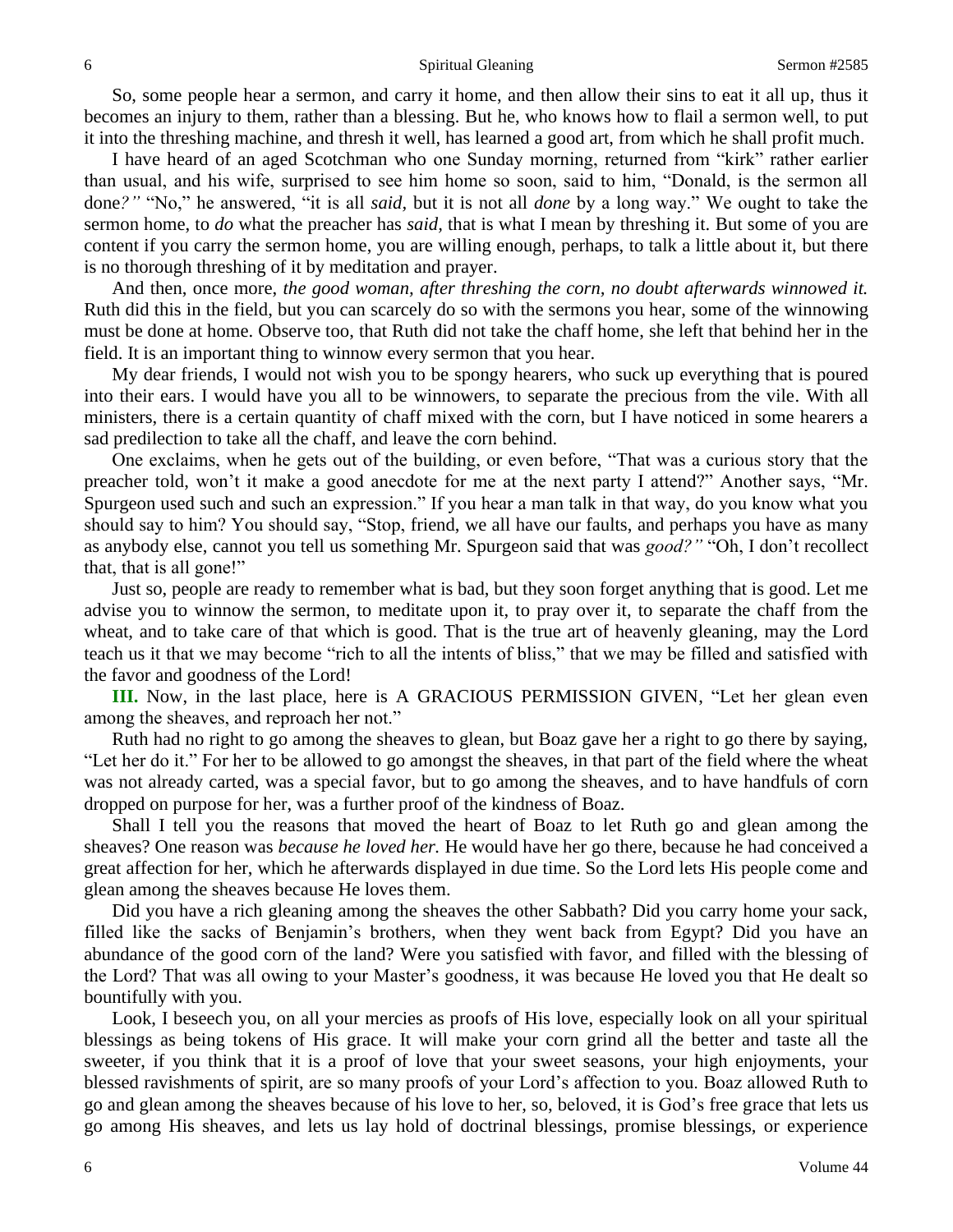blessings. We have no right to be there of ourselves, it is all the Lord's free and sovereign grace that lets us go there.

There was another reason why Boaz let Ruth glean among the sheaves—that was, *because he was related to her.* And that is why the Lord sometimes gives us such sweet mercies, and takes us into His banqueting house, because He is related to us. He is our Brother, our Kinsman, nearly allied to us by ties of blood, ay, more than that, He is the Husband of His church, and He may well let His wife go and glean among the sheaves, for all she gets is not lost to Him, it is only putting it out of one hand into the other, since her interests and His are all one. So He may well say, "Beloved, take all you please, I am none the poorer, for you are Mine. You are My partner, you are My chosen one, you are My bride, so take it, take it all, for it is still in the family, and there is none the less, when you have taken all that you can."

What more shall I say to you, my beloved brethren and sisters? Go a-gleaning, spiritually, as much as you can. Never lose an opportunity of getting a blessing. Glean at the mercy seat, glean in the house of God, glean in private meditation, glean in reading pious books, glean in associating with gracious men and women, glean everywhere—wherever you go, and if you can pick up only an ear a day, you who are so much engaged in business, and so much penned up by cares, if you can only spare five minutes, go a-gleaning a little, and if you cannot carry away a sheaf, get an ear, or if you cannot get an ear, make sure of at least one grain. Take care to glean a little, if you cannot find much, get as much as you can.

Just one other remark, and then I will close. O child of God, never be afraid to glean! All there is in all your Lord's fields is yours. Never think that your Master will be angry with you because you carry away so much of the good corn of the kingdom, the only thing He is likely to be offended with you for is because you do not take enough. "There it is," He says, "take it, take it and eat it, eat abundantly, drink, yea, drink abundantly, O beloved!"

If you find a sweet promise, suck all the honey out of the comb. And if you get hold of some blessed sheaf, do not be afraid to carry it away rejoicing. You have a right to it, let not Satan cheat you out of it. Sharpen up the sickle of your faith, and go harvesting, for you may, if you will, and if you can, you may take a whole sheaf, and carry it away for spiritual food. But if you cannot take a whole sheaf, the Lord teach you how to glean among the sheaves, even as Ruth did in the fields of Boaz, and may He, in the greatness of His grace, let fall a few handfuls on purpose for you, for His dear Son's sake! Amen.

# **EXPOSITION BY C. H. SPURGEON**

# *DEUTERONOMY 8*

**Verse 1.** *All the commandments which I command thee this day shall ye observe to do, that ye may live, and multiply, and go in and possess the land which the LORD swore unto your fathers.*

Observe, dear friends that the Lord demands of His people universal obedience to His commands, "All the commandments which I command thee this day shall ye observe to do." Christians, although they are not under the law, are under the sweet constraints of love, and that love incites them to complete obedience, so that they desire to leave undone nothing which the Lord commands.

And this obedience is to be careful as well as complete, "All the commandments which I command thee this day shall ye observe to do," not only do them, but do them with care. When the commandment applies to a certain duty, obey it in full, both in the letter and in the spirit, for there are numerous and weighty blessings attached to obedience—not of merit, but of grace. If we walk carefully in the fear of God, we shall find that in keeping His commandments there is great reward.

**2***. And thou shalt remember all the ways which the LORD thy God led thee these forty years in the wilderness, to humble thee, and to prove thee, to know what was in thine heart, whether thou wouldest keep his commandments, or no.*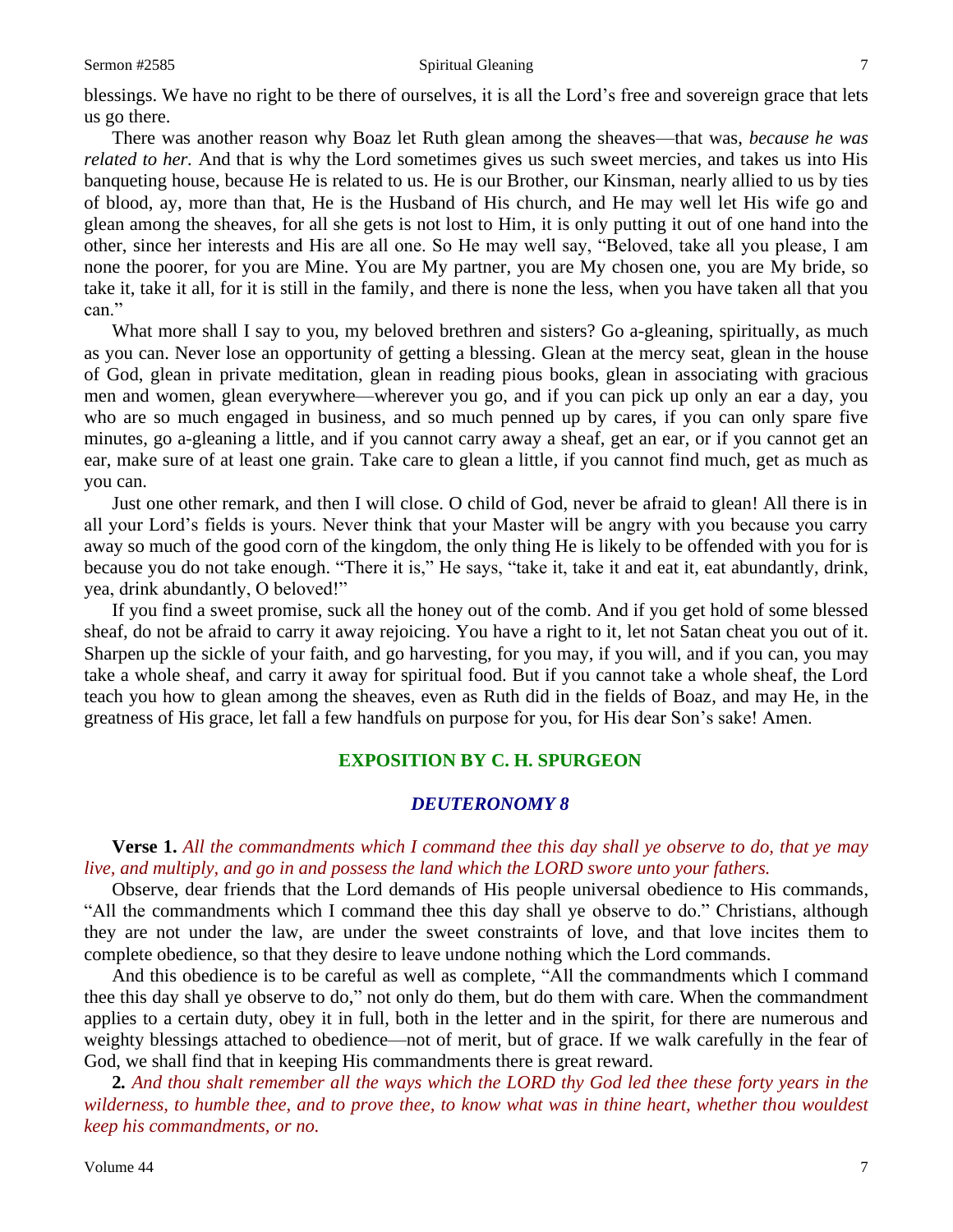It is well to have a good memory, and that is the best memory which remembers what is best worth remembering. There are many things which we would gladly forget, yet we find it hard to forget them, they often rise up at most inappropriate times, and we loathe ourselves to think that we should ever recollect them at all.

But whatever we forget, we ought always to remember what God has done for us. This should excite our gratitude, create deep humility, and foster our faith both for the present and the future, "Thou shalt remember all the ways which JEHOVAH thy God led thee these forty years in the wilderness." If forty years of the Lord's leading should make some of us bless His holy name, what ought you to do, my brethren, who, perhaps, are getting near the four-score years? What praise and gratitude should be rendered by you to Him who has led you all your life long!

See what God intends to accomplish by our wilderness experience. It is, first, to "humble" us. Has it had that effect? Then it is to "prove" us. Ah, I am afraid it has had that result, and has proved what poor wretched creatures we are! That has been proved in our experience again and again. It is also that it may be known what is in our heart, whether we will keep God's commandments or not.

**3***. And he humbled thee, and suffered thee to hunger, and fed thee with manna, which thou knewest not,—*

What a wonderful sequence there is in these short sentences! "He humbled thee, and suffered thee to hunger," and one would think that the next sentence would be, "and allowed thee to starve." No, it is, "and fed thee with manna." They had the better appetite for the manna, and were the more ready to see the hand of God in sending the manna, because of that humbling and hunger which God had previously suffered them to endure. "Fed thee with manna, which thou knewest not." The very name by which they called it was, "Manna," or "What is this?" "for they wist not what it was." "And fed thee with manna, which thou knewest not."

**3***. Neither did thy fathers know; that he might make thee know that man doth not live by bread only, but by every word that proceedeth out of the mouth of the LORD doth man live.*

God can make us live on bread, if it is sanctified by the Word of God and prayer, he does make our souls to live upon His Word. He could, if so it pleased Him, make our bodies live by that Word without any outward sustenance whatever.

**4***. Thy raiment waxed not old upon thee, neither did thy foot swell, these forty years.*

What a wonderful experience the Israelites had in the wilderness! They were always fed, though in a waste howling wilderness, dry and barren. They always had water following them from that stream which flowed out of the flinty rock, from which you might sooner have expected to strike fire than to obtain water.

And as for their garments, they did not wear out. They had no shops to go to, and they were unable to make new clothes in the wilderness, on account of their frequent moving to and fro, yet they were always clad, and though they were a host of weary pilgrims, marching backwards and forwards for forty years, yet their feet did not swell. Oh, what a mercy that was! "He keepeth the feet of his saints."

Has it not been so with you also, dear friends? You have said, "What shall I do if I live so long, and if I have to bear so many troubles, and make so many marches through the very valley of the shadow of death?" What will you do? Why, you will do as you have done! Trust in God, and go on. You shall be fed, and you shall be upheld even unto the end.

**5***. Thou shalt also consider in thine heart,—*

Note that we are not only to remember God's dealings with us, but we are to consider them, to ponder them, to weigh them. "Consider in thine heart,"—

**5***. That, as a man chasteneth his son, so the LORD thy God chasteneth thee.*

Do I speak to anyone who is just now under the rod? "Consider in thine heart" then, that God is dealing with you as a father deals with his sons, "for what son is he whom the father chastens not?" How would you like to be dealt with? Would you rather be without the rod? Then remember that "if ye be without chastisement, whereof all are partakers, then are ye bastards, and not sons." Do you wish to be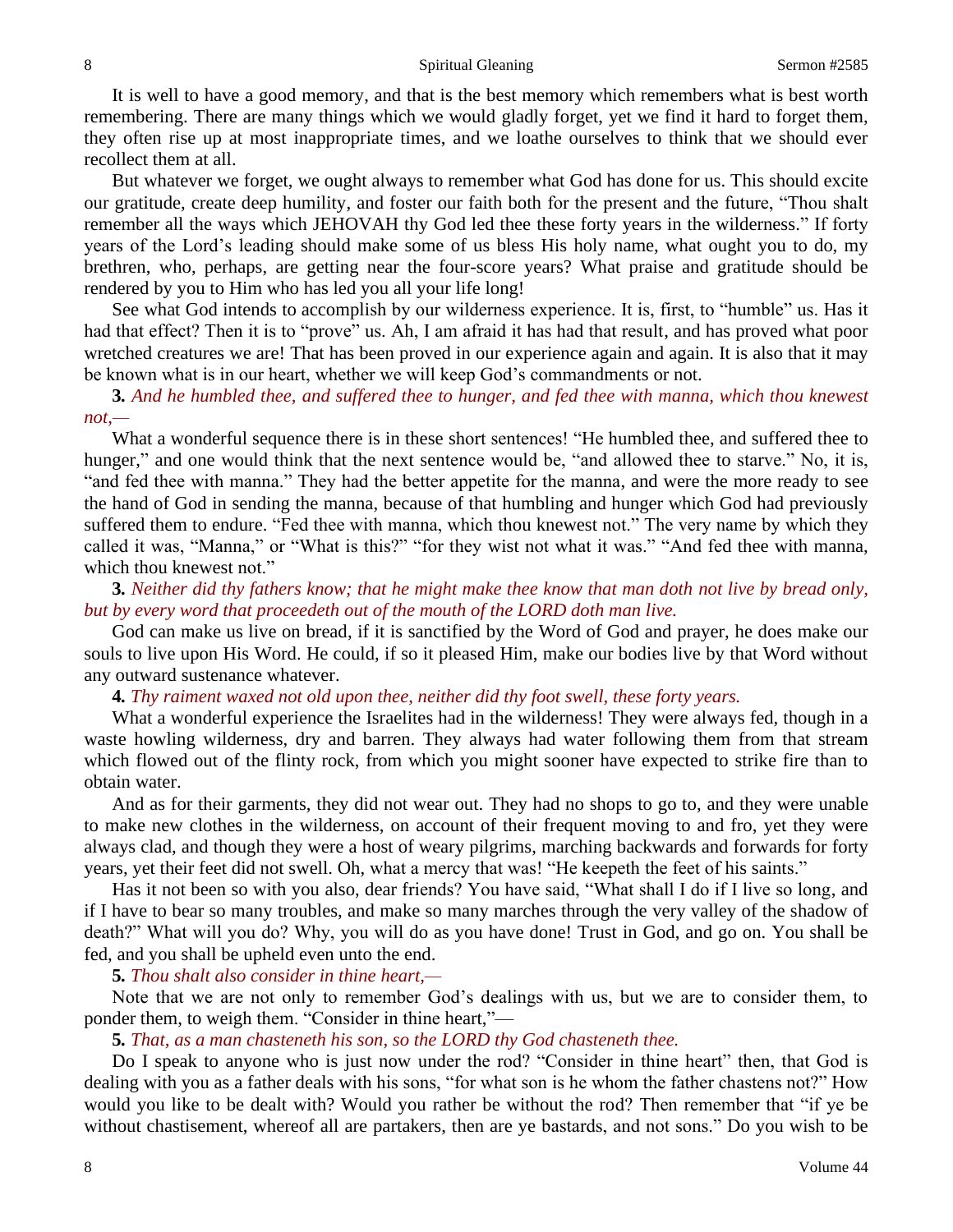treated so? I am sure you do not, you wish to have the children's portion, so you say, "Deal with me, Lord, as You are desirous to do with those that fear Your name. We are willing to have the rod of the covenant for the sake of the covenant to which it belongs.

**6-8.** *Therefore thou shalt keep the commandments of the LORD thy God, to walk in his ways, and to fear him. For the LORD thy God bringeth thee into a good land, a land of brooks of water, of fountains and depths that spring out of valleys and hills; a land of wheat, and barley, and vines, and fig trees, and pomegranates; a land of oil olive and honey;*

This also is the experience of the child of God, in one sense in heaven, but in another, and perhaps a truer sense, even here below. "We which have believed do enter into rest." By faith, we take possession of the promised land, and when a Christian gets out of the wilderness experience of doubting and fearing, and comes into the Canaan experience of a simple faith and a fully assured trust, then he comes "into a good land, a land of brooks of water, of fountains and depths that spring out of valleys and hills; a land of wheat, and barley, and vines, and fig trees, and pomegranates; a land of oil olive, and honey," for God gives to His people not only all they need, but something more. He gives them not only necessaries, but also luxuries, delights, and joys.

**9***. A land wherein thou shalt eat bread without scarceness, thou shall not lack any thing in it;*

When you live in communion with God, and He brings you into the full enjoyment of the covenant blessings, then there is no scarceness with you, there is no lack of anything.

**9***. A land whose stones are iron, and out of whose hills thou mayest dig brass.*

Or copper. Silver and gold they had none, but then the princes of Sheba and Seba were to offer them gifts, and bring them their gold and their silver. But if they had nothing for show, they had plenty for use, for iron is a great deal more useful metal than gold, and the copper, which they hardened into brass, was of much more service to them than silver would have been. God will furnish you, dear brother, with all the weapons you need for the Holy War, there may be no gold and silver ornaments for your pride, but there shall be iron instruments to help you in your conflict with your adversaries.

**10.** *When thou hast eaten and art full, then thou shalt bless the LORD thy God for the good land which he hath given thee.*

God permits His people to eat, and to be full, but when they are so, they must take care that they do not become proud, and that they do not begin to ascribe their profiting to themselves.

**11.** *Beware that thou forget not the LORD thy God, in not keeping his commandments, and his judgments, and his statutes, which I command thee this day:*

Whenever we see the word *"Beware"* in the Bible, we may be sure that there is something to beware of. The point here to note is that our times of prosperity are times of danger. I remember that Mr. Whitefield once asked the prayers of the congregation, "for a young gentleman in very dangerous circumstances," for he had just come into a fortune of £5,000 pounds. Then is the time when prayer is needed even more than in seasons of depression and loss.

**12-16.** *Lest when thou has eaten and art full, and hast built goodly houses, and dwelt therein; and when thy herds and thy flocks multiply, and thy silver and thy gold is multiplied, and all that thou hast is multiplied; then thine heart be lifted up, and thou forget the LORD thy God, which brought thee forth out of the land of Egypt, from the house of bondage; who led thee through that great and terrible wilderness, wherein were fiery serpents, and scorpions, and drought, where there was no water; who brought thee forth water out of the rock of flint; who fed thee in the wilderness with manna, which thy fathers knew not, that he might humble thee, and that he might prove thee, to do thee good at thy latter end;*

Why do we get these passages repeated? Surely it is because we have such slippery memories, and the Lord has to tell His children the same thing over and over again, "precept upon precept: line upon line, line upon line; here a little, and there a little," because we so soon forget.

**17-20.** *And thou say in thine heart, My power and the might of mine hand hath gotten me this wealth. But thou shalt remember the LORD thy God: for it is he that giveth thee power to get wealth, that he*